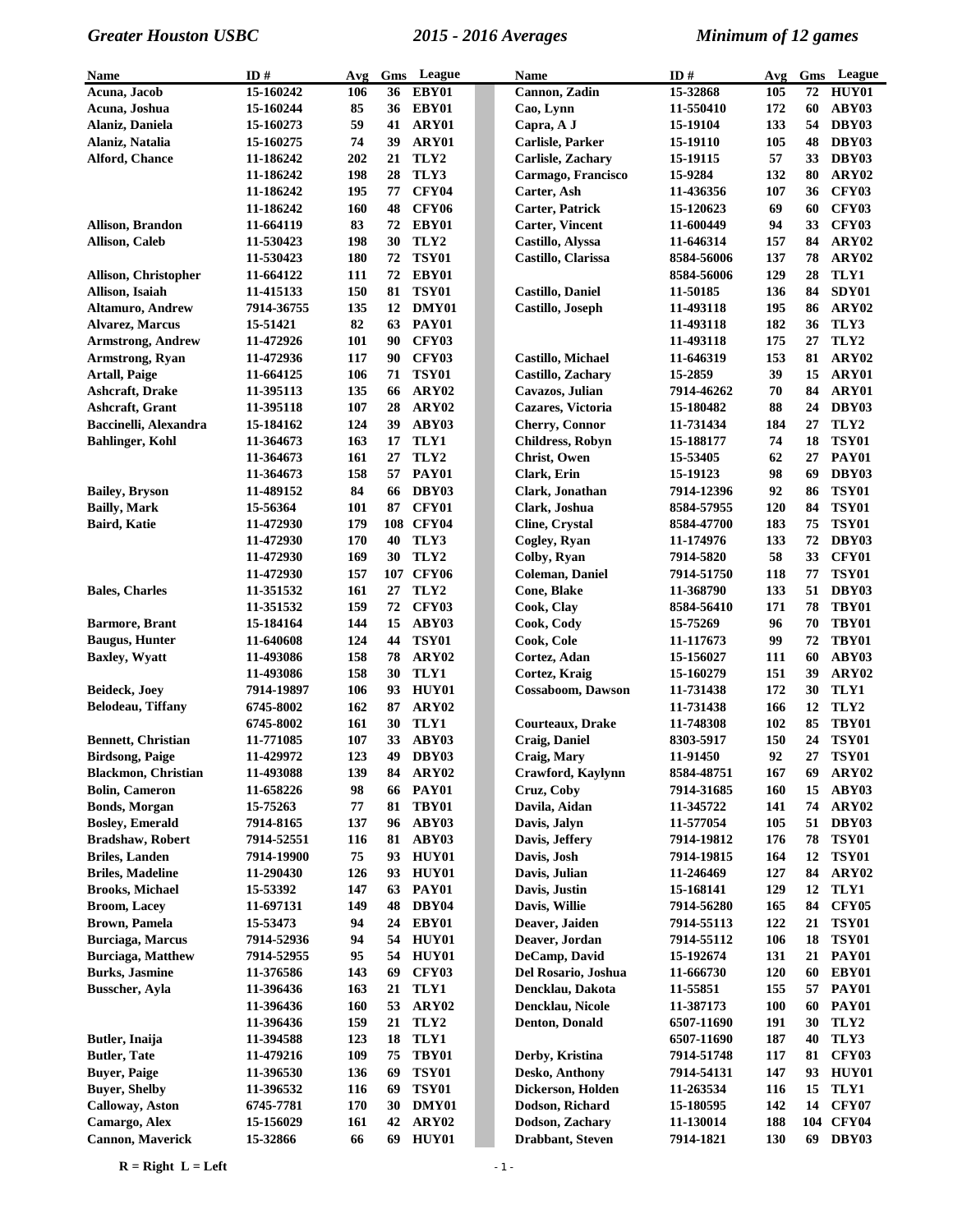| Name                                                   | ID#                    | Avg        | Gms      | League                | Name                                 | ID#                      | Avg        | Gms      | League                |
|--------------------------------------------------------|------------------------|------------|----------|-----------------------|--------------------------------------|--------------------------|------------|----------|-----------------------|
| Dudley, Dakota                                         | 11-208453              | 217        | 43       | TLY3                  | <b>Gracian</b> , Leslie              | 11-640620                | 178        | 69       | <b>TSY01</b>          |
|                                                        | 11-208453              | 214        | 30       | TLY2                  |                                      | 11-640620                | 173        | 30       | TLY2                  |
|                                                        | 11-208453              | 199        |          | 120 CFY04             |                                      | 11-640620                | 164        | 36       | TLY3                  |
|                                                        | 11-208453              | 166        |          | 112 CFY06             | Graham, Emma                         | 15-160231                | 83         | 31       | <b>TSY01</b>          |
| <b>Dunmire, Travis</b>                                 | 15-75281               | 35         | 66       | TBY01                 | <b>Granger, Kage</b>                 | 7914-47491               | 72         | 15       | DMY01                 |
| Dunmire, Wyatt                                         | 15-75286               | 68         | 66       | TBY01                 | <b>Grant</b> , Jensine               | 11-690593                | 184        | 24       | TLY3                  |
| Dwyer, Aiden                                           | 15-1867                | 72         | 75       | ARY01                 |                                      | 11-690593                | 182        | 33       | ABY03                 |
| Dwyer, Ian                                             | 8584-57843             | 109        | 78       | ARY01                 |                                      | 11-690593                | 166        | 18       | TLY2                  |
| Dye, Adam                                              | 8584-49360             | 144        | 75       | <b>CFY05</b>          | <b>Graves</b> , Darius               | 15-180608                | 144        | 20       | <b>CFY07</b>          |
| <b>Edwards</b> , Dayton                                | 6745-7912              | 193        | 27       | TLY2                  | Greer, Lauren                        | 15-187249                | 82         | 18       | CFY03<br><b>CFY03</b> |
|                                                        | 6745-7912<br>15-53484  | 188<br>74  | 40<br>60 | TLY3<br>EBY01         | Guajardo, Brianna<br>Guerra, Nicolas | 8584-52795               | 156<br>194 | 60<br>87 | ARY02                 |
| <b>Edwards, Mark-Anthony</b><br>Eisemann, Jeremy Kalub | 6745-7471              | 179        | 63       | <b>PAY01</b>          |                                      | 8584-48754<br>8584-48754 | 178        | 27       | TLY2                  |
| <b>Elsner, Russell</b>                                 | 6745-6429              | 214        | 33       | DMY01                 |                                      | 8584-48754               | 175        | 40       | TLY3                  |
| Engbrock, Brienna                                      | 7914-6083              | 116        | 90       | <b>CFY05</b>          | Guidry, Antonia                      | 7914-19905               | 97         | 93       | <b>HUY01</b>          |
| Escalona, Raphael                                      | 11-283010              | 155        | 66       | ARY02                 | <b>Gullette, Chris</b>               | 7914-12401               | 179        | 72       | <b>TSY01</b>          |
| Escamilla, Jayden                                      | 7914-5836              | 71         | 51       | <b>CFY05</b>          | Hahs, Kade                           | 15-165928                | 94         | 42       | MNY01                 |
|                                                        | 7914-5836              | 62         | 62       | CFY03                 | Hall, Brandon                        | 11-348567                | 142        | 64       | ARY02                 |
| Espinoza, Isaya                                        | 15-187247              | 121        | 36       | CFY03                 | <b>Hamilton, Darius</b>              | 6745-8394                | 164        | 42       | ARY02                 |
| Evans, Jade                                            | 11-703600              | 98         | 66       | EBY01                 | Hammons, Mason                       | 11-311053                | 72         | 54       | HUY01                 |
| Evans, Javian                                          | 11-704353              | 176        | 39       | EBY01                 | Hammons, Trajan                      | 11-311049                | 118        |          | 54 HUY01              |
| <b>Fairbanks, Garrett</b>                              | 7914-1822              | 159        | 54       | DBY03                 | Harder, Brandon                      | 6745-8011                | 190        | 78       | ARY02                 |
| Ferguson, Addi                                         | 15-75322               | 66         | 26       | TBY01                 |                                      | 6745-8011                | 190        | 33       | TLY2                  |
| Ferguson, Ava                                          | 15-75324               | 73         | 29       | TBY01                 |                                      | 6745-8011                | 180        | 40       | TLY3                  |
| Ferguson, Caiden                                       | 15-75328               | 42         | 26       | TBY01                 | Harder, Daniel                       | 6745-8012                | 208        | 43       | TLY3                  |
| Ferguson, Ethan                                        | 15-75332               | 102        | 33       | TBY01                 |                                      | 6745-8012                | 206        | 87       | ARY02                 |
| Ferguson, Mackenzie                                    | 5675-7158              | 166        | 27       | TLY2                  |                                      | 6745-8012                | 190        | 27       | TLY2                  |
|                                                        | 5675-7158              | 163        | 33       | <b>CFY05</b>          | Hardy, JaNae                         | 15-180610                | 88         | 20       | CFY07                 |
|                                                        | 5675-7158              | 160        | 92       | CFY04                 | Hattenberger, Tyger                  | 15-75335                 | 54         | 75       | TBY01                 |
|                                                        | 5675-7158              | 152        |          | 112 CFY06             | Hawkins, Avery                       | 7914-38826               | 106        | 72       | <b>TSY01</b>          |
| <b>Fife, Dillon</b>                                    | 15-156853              | 109        | 63       | TBY01                 | Hawkins, Briana                      | 15-11596                 | 101        | 90       | HUY01                 |
| <b>Fillman</b> , Darren                                | 15-69121               | 148        | 52       | <b>TSY01</b>          | <b>Hawkins</b> , Shelby              | 15-11598                 | 76         | 90       | HUY01                 |
| Frazier, Hunter                                        | 7914-13658             | 98         | 35       | ARY <sub>02</sub>     | Heard, Taylor                        | 15-32879                 | 63         | 39       | MNY01                 |
| <b>Fredes, Diego</b>                                   | 7914-12398             | 140        | 65       | <b>TSY01</b>          | <b>Hebert, Donald</b>                | 15-184166                | 154        | 33       | ABY03                 |
| Freshwater, Miranda                                    | 15-180495              | 94         | 44       | DBY04<br><b>CFY05</b> | <b>Henderer, Shelby</b>              | 7914-3122<br>7914-3122   | 142        | 25       | TLY1                  |
| <b>Fuentes, Miranda</b>                                | 11-401372<br>11-401372 | 114<br>114 | 86<br>78 | CFY03                 | Henry, Eric                          | 15-19138                 | 138<br>127 | 62<br>69 | ARY02<br>DBY03        |
| Gage, Joseph                                           | 11-569423              | 146        | 75       | HUY01                 | Henry, Taylen                        | 15-19141                 | 119        | 72       | DBY03                 |
| Galicia, Nathan                                        | 11-550328              | 145        | 96       | ABY03                 | Hernandez, Anthony                   | 15-19146                 | 137        | 21       | DBY03                 |
|                                                        | 11-550328              | 136        | 27       | TLY1                  | Hernandez, Cassandra                 | 11-493093                | 149        | 80       | ARY02                 |
| Garcia, Christian                                      | 7914-3137              | 188        | 33       | TLY1                  | Hernandez, Jose                      | 11-493122                | 186        |          | 36 TLY3               |
|                                                        | 7914-3137              | 173        | 30       | TLY2                  |                                      | 11-493122                | 185        | 27       | TLY2                  |
| Garcia, Gabriel                                        | 11-640286              | 148        | 20       | <b>CFY07</b>          |                                      | 11-493122                | 183        | 80       | ARY02                 |
| Garcia, Leelianna                                      | 8584-55881             | 104        | 45       | ARY02                 | Hernandez, Roman                     | 15-19150                 | 161        | 71       | DBY03                 |
| Garcia, Michael                                        | 15-9291                | 177        | 84       | ARY02                 | Hickman, Jonah                       | 11-690902                | 118        | 42       | DBY03                 |
| Garcia, Rachael                                        | 15-180600              | 135        | 20       | <b>CFY07</b>          | Hoang, Jennifer                      | 11-369113                | 177        | 33       | TLY2                  |
| Gardner, Ben                                           | 11-640616              | 162        | 90       | <b>TSY01</b>          |                                      | 11-369113                | 174        | 42       | EBY01                 |
| Gardner, Luke                                          | 11-640618              | 81         | 13       | <b>TSY01</b>          |                                      | 11-369113                | 170        | 28       | TLY1                  |
| <b>Garrison, Will</b>                                  | 11-668390              | 72         | 87       | <b>TSY01</b>          | Hodge, B Kade                        | 15-75340                 | 99         | 84       | TBY01                 |
| Gaudet, Johnathan                                      | 11-764190              | 168        | 20       | <b>CFY07</b>          | Hodge, B Kooper                      | 15-75346                 | 65         | 81       | TBY01                 |
|                                                        | 11-764190              | 164        | 90       | CFY05                 | Hoffman, Adam                        | 11-292772                | 160        | 96       | DBY04                 |
| Gaw, Daniel                                            | 11-396563              | 197        | 59       | <b>TSY01</b>          | Hoffman, Trevor                      | 15-180497                | 181        | 48       | DBY04                 |
| Geiss, Kobe                                            | 15-56375               | 36         | 18       | <b>CFY01</b>          | Holmes, Delecia                      | 11-748292                | 150        | 50       | DBY03                 |
| Gertner, Evan                                          | 11-750265              | 164        | 54       | <b>TSY01</b>          | <b>Holmes, Demetreas</b>             | 7914-2368                | 166        | 53       | DBY03                 |
| Gianni, Victoria                                       | 11-621084              | 107        | 84       | CFY03                 | Horn, Kourtney                       | 8584-56407               | 149        | 72       | CFY03                 |
| Gibson, Christopher                                    | 11-656865              | 160        | 72       | DBY04                 | <b>Houston, Deion</b>                | 11-731469                | 186        | 27       | TLY2                  |
| Gonzales, Nolan                                        | 7914-39986             | 63         | 24       | MNY01                 |                                      | 11-731469                | <b>180</b> | 36       | TLY3                  |
| <b>Gonzalez, Alcestis</b>                              | 11-484709              | 98<br>155  | 21       | HUY01<br><b>CFY07</b> | Huitt, Darren                        | 9046-5439<br>9046-5439   | 178<br>174 | 96<br>33 | DBY04<br>TLY2         |
| <b>Gonzalez, Brittany</b><br>Gonzalez, Luke            | 15-160420<br>11-493091 | 132        | 16<br>78 | ARY02                 | Huitt, Kennett                       | 7914-2418                | 161        | 96       | DBY04                 |
| Gonzalez, Nathan                                       | 7914-39549             | 75         | 24       | MNY01                 |                                      | 7914-2418                | 148        | 12       | TLY2                  |
| Gonzalez, Racquel                                      | 7914-8581              | 49         | 72       | ARY01                 | Huynh, Matthew                       | 11-748318                | 126        | 72       | TBY01                 |
| Goodman, Ashton                                        | 8626-3177              | 149        | 33       | TLY1                  | Jackson, Drake                       | 7914-51880               | 157        | 33       | TLY1                  |
| Goodman, Stevie                                        | 11-180196              | 135        | 33       | TLY1                  | Jager, Stephanie                     | 8584-55882               | 127        | 66       | ARY02                 |

 $R = Right L = Left$   $2 - 2$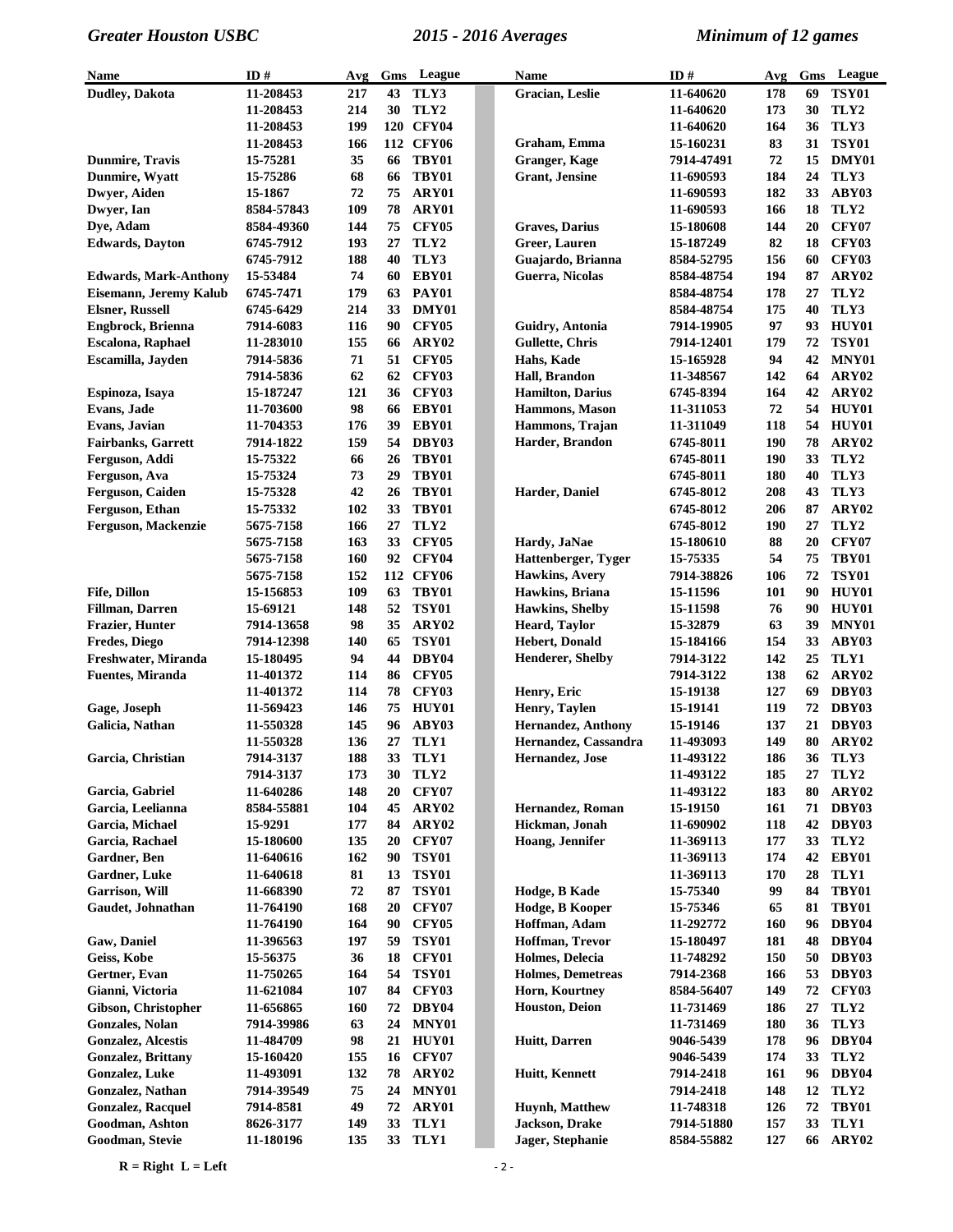| Name                    | ID#        | Avg        | Gms | League            | <b>Name</b>              | ID#        | Avg        | Gms | League            |
|-------------------------|------------|------------|-----|-------------------|--------------------------|------------|------------|-----|-------------------|
| Jansen, Christopher     | 11-294792  | 178        | 96  | DBY04             | Loftis, Nicholas         | 11-558854  | 54         | 30  | DMY01             |
| Jasmin, Mia             | 11-680759  | 108        | 24  | CFY03             | Longwell, Jason          | 11-169937  | 201        | 21  | TLY1              |
| Johnson, Emma           | 7914-12403 | 86         | 18  | <b>TSY01</b>      | Lopez, Armando           | 15-184154  | 49         | 39  | HUY01             |
| Johnson, Jaric          | 8584-56643 | 130        | 84  | SDY01             | Lopez, Christian         | 8584-52809 | 224        | 18  | <b>CFY05</b>      |
| Johnson, Kennon         | 11-41387   | 139        | 84  | SDY01             |                          | 8584-52809 | 217        |     | 120 CFY04         |
| Johnson, Laneya         | 8584-56233 | 148        | 72  | EBY01             |                          | 8584-52809 | 216        | 40  | TLY3              |
| Johnson, Maddy          | 15-160422  | 121        | 18  | <b>CFY07</b>      |                          | 8584-52809 | 212        | 30  | TLY2              |
| Johnson, William        | 15-160251  | 127        | 27  | EBY01             |                          | 8584-52809 | 183        |     | 104 CFY06         |
| <b>Jones, Jayden</b>    | 15-1871    | 45         | 45  | ARY01             | Lopez, Fernando          | 15-184157  | 45         | 39  | HUY01             |
| Jones, Jayson           | 11-62780   | 188        | 83  | ARY02             | Love, Benjamin           | 11-641502  | 91         | 63  | TBY01             |
| Jordan, Evan            | 15-180467  | 51         | 15  | ARY01             | <b>Lovelady</b> , Celes  | 15-108351  | 31         | 17  | TBY01             |
| <b>Karam, Anthony</b>   | 11-599280  | 104        | 39  | <b>CFY01</b>      | Lovell, Ari              | 7914-1683  | 65         | 66  | DBY03             |
| <b>Keaster, Megan</b>   | 7914-52556 | <b>120</b> | 90  | ABY03             | Lowe, Wyatt              | 15-160428  | 128        | 20  | <b>CFY07</b>      |
| <b>Keener, Chelsey</b>  | 11-353432  | 137        | 75  | ARY <sub>02</sub> | Lu, Kevin                | 15-89248   | 169        | 30  | ABY03             |
| <b>Kelley, Courtney</b> | 8584-52813 | 167        | 68  | CFY04             | Lucord, Richard          | 11-676074  | 117        | 86  | ABY03             |
|                         | 8584-52813 | 137        | 44  | <b>CFY06</b>      | Lucord, Robert           | 11-396443  | 168        | 89  | ABY03             |
| Kellum, Hunter          | 7914-51751 | 117        | 71  | <b>TSY01</b>      |                          | 11-396443  | 161        | 24  | TLY2              |
| <b>Kelly, Beau</b>      | 11-351534  | 200        | 120 | CFY04             | Luedde, Clayton          | 11-396135  | 132        | 81  | TBY01             |
|                         | 11-351534  | 196        | 16  | CFY07             | Luedde, Zachary          | 11-396139  | 116        | 75  | TBY01             |
|                         | 11-351534  | 153        | 20  | <b>CFY06</b>      | Luna, Adriana            | 11-646213  | 76         | 42  | ARY01             |
| Kemp, Caitlyn           | 7914-17425 | 142        | 56  | <b>TSY01</b>      | Luna, Nicolas            | 8584-52719 | 182        | 81  | ARY02             |
| Kemp, Caleb             | 7914-17426 | 152        | 72  | <b>TSY01</b>      |                          | 8584-52719 | 175        | 27  | TLY2              |
| Kendrick, Colby         | 11-748334  | 132        | 75  | TBY01             |                          | 8584-52719 | 174        | 27  | TLY1              |
| Kendrick, Dalton        | 11-748335  | 162        | 67  | TBY01             | Luna, Rudy               | 8584-55683 | 171        | 27  | TLY1              |
| Kieffer, Brianna        | 11-210070  | 149        | 72  | EBY01             |                          | 8584-55683 | 166        | 24  | TLY2              |
| King, George(Danny)     | 15-199797  | 140        | 15  | ABY03             |                          | 8584-55683 | 157        | 75  | ARY02             |
| Klages, Brayden         | 8688-33760 | 152        | 96  | ABY03             | Luna, Victoria           | 11-646215  | 69         | 39  | ARY01             |
| Klotz, Justin           | 15-180612  | 178        | 18  | <b>CFY07</b>      | MacMurray, Darlynn       | 11-65401   | 170        | 33  | TLY1              |
| Kocourek, Chloe         | 6781-148   | 184        | 33  | TLY2              | Maierhofer, John         | 11-168251  | 178        | 30  | TLY2              |
|                         | 6781-148   | 181        | 90  | ABY03             |                          | 11-168251  | 177        | 31  | TLY1              |
|                         | 6781-148   | 181        | 40  | TLY3              |                          | 11-168251  | 162        | 69  | EBY01             |
| Konchak, Jonathan       | 15-160255  | 124        | 39  | EBY01             | Mailloux, Taylor         | 7914-6084  | 155        | 73  | CFY <sub>05</sub> |
| <b>Krause</b> , Chad    | 8584-55448 | 188        |     | 108 CFY04         |                          | 7914-6084  | 117        | 32  | CFY06             |
|                         | 8584-55448 | 162        | 84  | <b>CFY06</b>      | <b>Malone, Xavier</b>    | 7914-3842  | 190        | 63  | EBY01             |
| <b>Krause</b> , Lauren  | 11-81410   | 131        | 69  | CFY03             | Marsh, Kayla             | 8584-57435 | 177        | 41  | <b>TSY01</b>      |
| <b>Krause</b> , Ryan    | 8584-55449 | 208        | 21  | TLY2              |                          | 8584-57435 | <b>160</b> | 30  | TLY2              |
|                         | 8584-55449 | 206        | 32  | TLY3              | <b>Martin, Connor</b>    | 11-46235   | 179        | 27  | TLY1              |
|                         | 8584-55449 | 194        |     | 116 CFY04         | Martin, Oriana           | 11-429994  | 128        | 69  | DBY03             |
|                         | 8584-55449 | 171        |     | 104 CFY06         | <b>Martinec, Ashley</b>  | 11-677932  | 105        | 36  | <b>TSY01</b>      |
| Kruger, Christian       | 7914-52557 | 120        |     | 24 ABY03          | Martinec, Ryan           | 11-677935  | 95         | 69  | <b>TSY01</b>      |
| Lai, Nicholas           | 15-53420   | 60         |     | 27 PAY01          | Martinez, Brian          | 7914-19911 | 118        |     | 93 HUY01          |
| Lanclos, Joshua         | 11-737278  | 158        |     | 87 HUY01          | <b>Martinez</b> , Jose   | 15-156036  | 115        | 30  | ARY02             |
| Landis, Faith           | 11-642299  | 141        | 18  | TLY1              | Martinez, Luis           | 7914-3105  | 119        | 78  | ARY01             |
| Lazo, Robert            | 6745-8018  | 197        | 78  | ARY02             | Martinez, Matthew        | 15-180614  | 194        | 20  | <b>CFY07</b>      |
|                         | 6745-8018  | 190        | 43  | TLY3              | <b>Mccauley</b> , Aaron  | 15-11603   | 80         | 84  | <b>HUY01</b>      |
|                         | 6745-8018  | 184        | 30  | TLY <sub>2</sub>  | McClain, Zaniya          | 7914-3845  | 122        | 63  | EBY01             |
| Lazo, Victoria          | 11-62566   | 154        | 33  | TLY1              | McCoy, Jacee             | 15-180630  | 107        | 15  | TSY01             |
|                         | 11-62566   | 153        | 78  | ARY02             | Mcgee, A Quinn           | 11-537762  | 170        | 20  | <b>CFY07</b>      |
| Leal, Jada              | 11-731475  | 146        | 27  | TLY1              |                          | 11-537762  | 149        | 87  | CFY01             |
| Lecroy, Dylan           | 15-50395   | 120        | 45  | DBY03             | Mcgee, Corey             | 11-537755  | 138        | 87  | CFY01             |
| Lee, Allison            | 15-89244   | 113        | 39  | ABY03             | Mcgee, John              | 15-19165   | 179        | 48  | DBY04             |
| Lee, Danielle           | 7914-26353 | 152        | 42  | ABY03             |                          | 15-19165   | <b>160</b> | 36  | DBY03             |
|                         | 7914-26353 | 148        | 18  | TLY1              | <b>Mcghee, Cearstyn</b>  | 11-396460  | 170        | 95  | ABY03             |
| <b>LeMay, Connor</b>    | 15-77117   | 190        | 48  | TBY01             |                          | 11-396460  | 166        | 27  | TLY2              |
| Lenz, Angelina          | 11-429993  | 133        | 72  | DBY03             |                          | 11-396460  | 157        | 24  | TLY1              |
| Lenz, Christina         | 11-489160  | 119        | 72  | DBY03             | Mcmachen, Evan           | 15-32898   | <b>101</b> | 42  | MNY01             |
| Lesher, James           | 11-496243  | 77         | 27  | MNY01             | Mcmachen, Savanna        | 15-180506  | 95         | 45  | MNY01             |
| Lesher, Jeremiah        | 11-496246  | 62         | 15  | MNY01             | <b>Mcneill</b> , Zachary | 11-623292  | 159        | 21  | TLY1              |
| Lewis, Ashley           | 11-704363  | 153        | 72  | EBY01             | McPhate, Corbin          | 15-188179  | 119        | 17  | <b>TSY01</b>      |
| Lewis, Christopher      | 11-703604  | 162        | 66  | EBY01             | <b>McQueen, Cameron</b>  | 6745-7914  | 206        | 72  | EBY01             |
| Ligon, Jayce            | 15-189245  | <b>108</b> |     | 12 EBY01          |                          | 6745-7914  | 204        | 30  | TLY2              |
| Ligon, Jaylin           | 15-189247  | 94         | 12  | EBY01             |                          | 6745-7914  | 203        | 42  | TLY3              |
| Linn, Samantha          | 6745-8139  | 179        |     | 112 CFY04         | Medrano, Leonardo        | 15-69143   | 150        | 63  | <b>TSY01</b>      |
| Lirette, Brett          | 15-180628  | 111        |     | 33 TSY01          | Mejia, Noah              | 6745-8019  | 201        |     | 84 ARY02          |

 $R = Right L = Left$   $-3 -$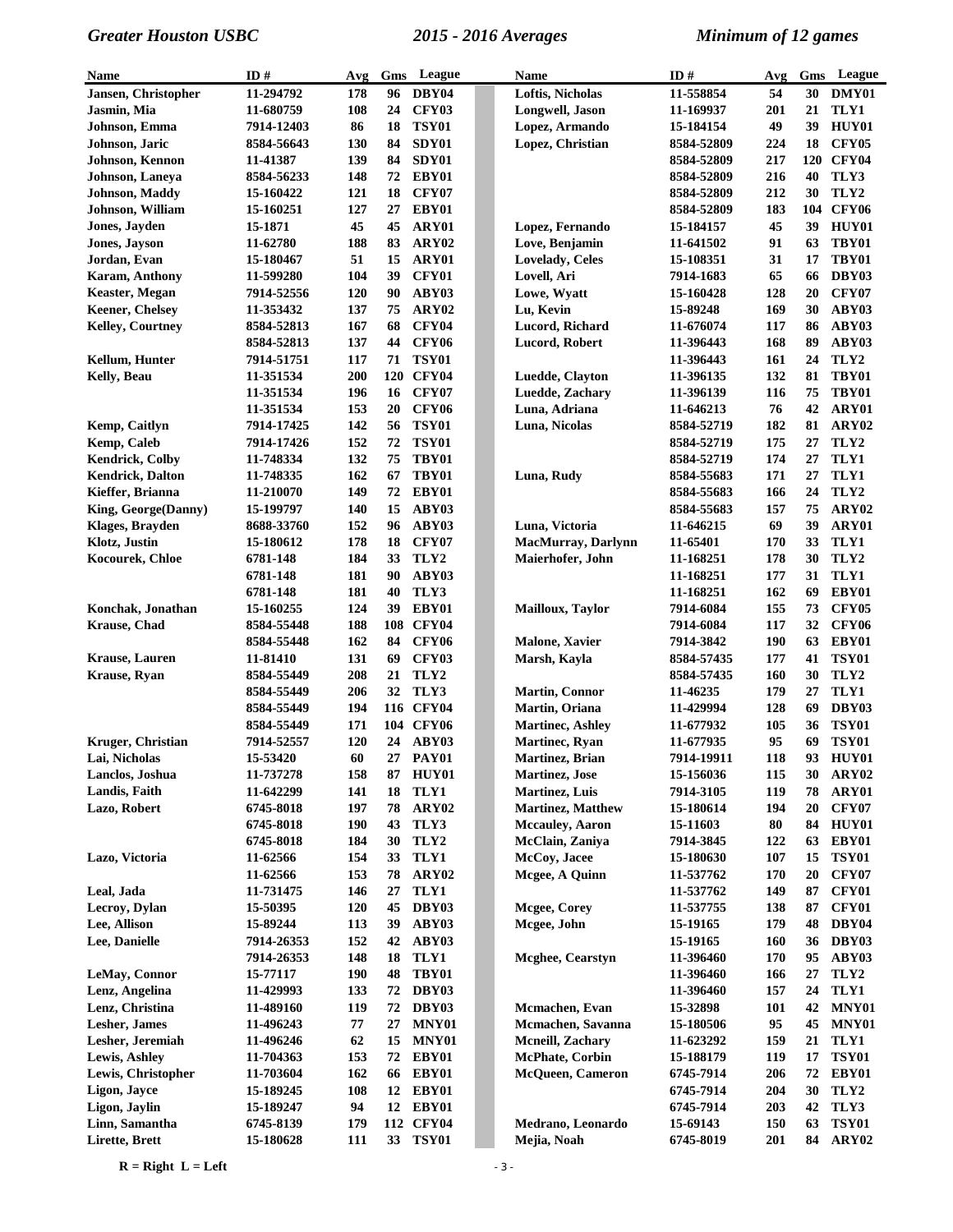| <b>Name</b>                 | ID#                      | Avg        | Gms      | League                       | Name                        | ID#                    | Avg        | Gms      | League            |
|-----------------------------|--------------------------|------------|----------|------------------------------|-----------------------------|------------------------|------------|----------|-------------------|
| Mejia, Noah                 | 6745-8019                | 192        | 40       | TLY3                         | Peluso, Angelo              | 7914-57020             | 139        | 69       | TBY01             |
|                             | 6745-8019                | 190        | 30       | TLY2                         | Peluso, Anthony             | 7914-57021             | 144        | 69       | TBY01             |
| Mejia, Sydney               | 6745-8020                | 153        | 30       | TLY1                         | Peluso, Michael             | 7914-57022             | 120        | 60       | TBY01             |
|                             | 6745-8020                | 132        | 72       | ARY02                        | Penn, Jordan                | 15-120631              | 57         | 78       | <b>CFY03</b>      |
| <b>Meshell, Austin</b>      | 7914-40685               | 184        | 96       | DBY04                        | Perez, Carlos               | 15-187259              | 55         | 12       | ARY01             |
| <b>Michel, Nicole</b>       | 15-19167                 | 122        | 54       | DBY03                        | Pham, Karis                 | 15-160277              | 146        | 38       | ARY02             |
| Mick, Mackenzie             | 15-32903                 | 40         | 30       | MNY01                        | <b>Phillips, Devin</b>      | 11-491969              | 119        | 90       | HUY01             |
| Mick, Trenton               | 15-32909                 | 50         | 30       | MNY01                        | <b>Phillips, Gavin</b>      | 15-77150               | 42         | 81       | TBY01             |
| Mire, Kyle                  | 7914-8322                | 144        | 33       | TLY1                         | Phillips, Grayson           | 15-77161               | <b>100</b> | 83       | TBY01             |
| <b>Mobley</b> , Brycen      | 15-56069                 | 35         |          | 45 EBY01                     | Pipas, Kenny                | 11-472934              | 160        | 84       | CFY03             |
| Mogard, Baylea              | 11-401364                | 129        | 81       | <b>CFY05</b>                 | Powell, Jessyca             | 8584-47319             | 181        |          | 116 CFY04         |
|                             | 11-401364                | 127        | 63       | CFY03                        |                             | 8584-47319             | 177        | 40       | TLY3              |
| Monroe, Allura              | 11-175444                | 162        | 81       | ARY02                        |                             | 8584-47319             | 162        | 30       | TLY2              |
| Monrreal, Isaac             | 11-642569                | 171        | 78       | ARY02                        |                             | 8584-47319             | 151        | 96       | <b>CFY06</b>      |
|                             | 11-642569                | 162<br>162 | 40       | TLY3                         | Prado, Pablo                | 7914-56383             | 135        | 68       | <b>TSY01</b>      |
| Montano, Ciera              | 11-642569<br>11-618002   | 96         | 24<br>15 | TLY2<br>TLY1                 | Price, Nick<br>Prisco, Ross | 15-108359<br>11-658768 | 181<br>96  | 69<br>45 | TBY01<br>MNY01    |
| <b>Montemayor</b> , Domenic | 8584-46952               | 179        | 84       | SDY01                        | Propeck, Anthony            | 11-606621              | 214        | 96       | ABY03             |
| Montemayor, Isabel          | 8584-52704               | 132        | 84       | SDY01                        |                             | 11-606621              | 214        | 40       | TLY3              |
| Moolchan, Julian            | 11-194407                | 195        | 42       | <b>TSY01</b>                 |                             | 11-606621              | 208        | 24       | TLY2              |
| <b>Moon-Puente, Eathon</b>  | 8584-50784               | 196        | 27       | TLY2                         | Pryor, Mackenzie            | 7914-56305             | 74         | 36       | <b>CFY05</b>      |
|                             | 8584-50784               | 189        | 36       | TLY3                         |                             | 7914-56305             | 63         | 34       | <b>CFY03</b>      |
|                             | 8584-50784               | 157        | 80       | <b>CFY06</b>                 | <b>Pudifin, Brittany</b>    | 7914-56386             | 123        | 71       | <b>TBY01</b>      |
| Moore, Malachi              | 9046-6313                | 163        |          | 21 TLY1                      | Purdon, Melissa             | 15-56296               | 114        | 84       | SDY01             |
|                             | 9046-6313                | 161        | 88       | DBY04                        | Pusok, Brayden              | 15-77167               | 46         | 84       | TBY01             |
|                             | 9046-6313                | 154        | 21       | TLY <sub>2</sub>             | Quach, Johnny               | 11-209013              | 170        | 66       | EBY01             |
| Morehouse, Brian            | 15-1876                  | 134        | 26       | TLY1                         | Rafie, Daniel               | 11-63471               | 192        | 63       | ARY02             |
|                             | 15-1876                  | 133        | 73       | ARY02                        | Raney, Bryce                | 11-704466              | 119        | 30       | HUY01             |
| Morgan, Michael             | 15-160418                | 100        | 16       | <b>CFY07</b>                 | Raska, Haylee               | 6761-242               | 163        | 30       | TLY1              |
| Morrison, Lauren            | 8584-56217               | 95         | 75       | CFY03                        |                             | 6761-242               | 160        | 30       | TLY2              |
| Moya, Andrew                | 15-19169                 | 143        | 71       | DBY03                        | Rasmussen, Jordan           | 15-187255              | 194        | 68       | <b>CFY04</b>      |
| Moya, Anthony               | 15-180485                | 89         | 36       | DBY03                        | Rauda, Ronaldo              | 15-180618              | 138        | 15       | <b>CFY07</b>      |
| Mundy, Kathryn              | 7914-35821               | 122        | 84       | CFY05                        | Razo, Kassandra             | 6745-8028              | 134        | 17       | ARY <sub>02</sub> |
| Mundy, Samantha             | 15-180499                | 80         | 48       | CFY05                        | Razo, Rubi                  | 11-493010              | 67         | 15       | ARY01             |
| Muniz, Eric                 | 11-392349                | 168        | 33       | DMY01                        | Reisner, Evan               | 15-10195               | 197        | 12       | TLY2              |
| Munoz, Anthony              | 15-160426                | 134        | 20       | <b>CFY07</b>                 |                             | 15-10195               | 191        | 30       | TLY1              |
| <b>Murff, Drew</b>          | 11-752338                | 182        |          | 72 ABY03                     | <b>Remaly, Mary</b>         | 7914-36970             | <b>100</b> | 84       | <b>TBY01</b>      |
|                             | 11-752338                | 181        | 24       | TLY2                         | <b>Reyes, Ivelisse</b>      | 7914-36971             | 154        | 96       | DBY04             |
|                             | 11-752338                | 172        | 32       | TLY3                         |                             | 7914-36971             | 153        | 30       | TLY2              |
| Musick, Kevin               | 11-704459                | 178        | 33       | TLY2                         | Richardson, Ami             | 6761-287               | 189        | 40       | TLY3              |
|                             | 11-704459                | 171        |          | 84 CFY03                     |                             | 6761-287               | 182        | 27       | TLY2              |
| Nanez, Brandon              | 11-679341                | 58         | 27       | ARY01                        | <b>Rivich, Michael</b>      | 11-186247              | 179        | 86       | <b>CFY03</b>      |
| Nanez, Jade                 | 11-493096                | 81         | 21       | ARY01                        | Rivich, Sarah               | 11-366570              | 120        | 69       | <b>CFY03</b>      |
| <b>Nelson, Nicholas</b>     | 15-53425                 | 64         | 57       | <b>PAY01</b>                 | Roberts, Cody               | 11-186286              | 145        | 69       | <b>CFY03</b>      |
| Netek, Kaleb                | 15-180513                | 79         | 45       | MNY01                        | <b>Robertson, Robert</b>    | 15-77180               | 72         | 53       | TBY01             |
| Nguyen, Chris               | 7914-56304               | 151        | 51       | <b>CFY05</b>                 | Rocknic, Jake               | 15-53436               | 55         | 57       | <b>PAY01</b>      |
|                             | 7914-56304               | 126        | 39       | CFY03                        | Rodgers, Kinerg             | 15-56109               | 54         | 39       | EBY01             |
| Nguyen, Evan                | 15-180632                | 89         | 34       | <b>TSY01</b>                 | Rodriguez, Aiden            | 7914-1824              | 103        | 60       | DBY03             |
| Nguyen, Si-Dat              | 15-89397                 | 196        | 84       | ABY03                        | Rodriguez, Jonathan         | 11-493123              | 199        | 94       | DBY04             |
| <b>Niall, Alex</b>          | 7914-48550               | 138        | 56       | <b>CFY03</b>                 |                             | 11-493123              | 192        | 84       | ARY02             |
| Northcutt, Luke             | 8584-55445<br>8584-55445 | 160<br>157 | 39<br>27 | <b>CFY05</b><br><b>CFY03</b> |                             | 11-493123<br>11-493123 | 191<br>191 | 43<br>27 | TLY3<br>TLY2      |
| O"Rourke, Nathan            | 15-77130                 | 62         | 51       | TBY01                        | Romero, Noah                | 11-396610              | 96         | 77       | <b>TSY01</b>      |
| O'Brien, Zach               | 11-653893                | 144        | 33       | <b>CFY03</b>                 | Ross, Andrew                | 7914-57023             | 81         | 62       | TBY01             |
| Oliver, Blake               | 15-160424                | 143        | 20       | <b>CFY07</b>                 | Ross, Benjamin              | 7914-57024             | 44         | 62       | <b>TBY01</b>      |
| Ontiveros, Joseph           | 11-752312                | 145        | 80       | TBY01                        | Roy, Keith                  | 7914-39545             | 83         | 42       | MNY01             |
| Opperman, Nathan            | 11-380668                | 165        | 78       | ARY02                        | <b>Russell, Jackson</b>     | 8584-57436             | <b>200</b> | 69       | <b>TSY01</b>      |
| Oyler, Joshua               | 15-31545                 | 184        | 15       | TLY2                         | Ruzicka, Faith              | 7914-36975             | 122        | 55       | TBY01             |
| <b>Padron, Destiny</b>      | 15-19637                 | 92         | 63       | DBY03                        | Ruzicka, Hope               | 7914-36973             | 132        | 75       | TBY01             |
| Paquinto, Angelina          | 11-646217                | 83         | 75       | ARY01                        | Saladrigas, Tyler           | 11-731536              | 203        | 15       | TLY <sub>2</sub>  |
| Pate, Briana                | 8004-1758                | 190        | 87       | ABY03                        |                             | 11-731536              | 196        | 20       | TLY3              |
| Patterson, Dakota           | 11-170225                | 172        | 30       | TLY2                         | <b>Salinas, Daniel</b>      | 11-62576               | <b>110</b> | 39       | ARY02             |
| Payan, Christena            | 15-180616                | 146        | 39       | <b>CFY05</b>                 | Salinas, Eric               | 7914-1882              | 95         | 50       | DBY03             |
|                             | 15-180616                | 140        |          | 18 CFY07                     | Salinas, Julian             | 11-271994              | 205        | 43       | TLY3              |

 $R = Right L = Left$   $4 - 4$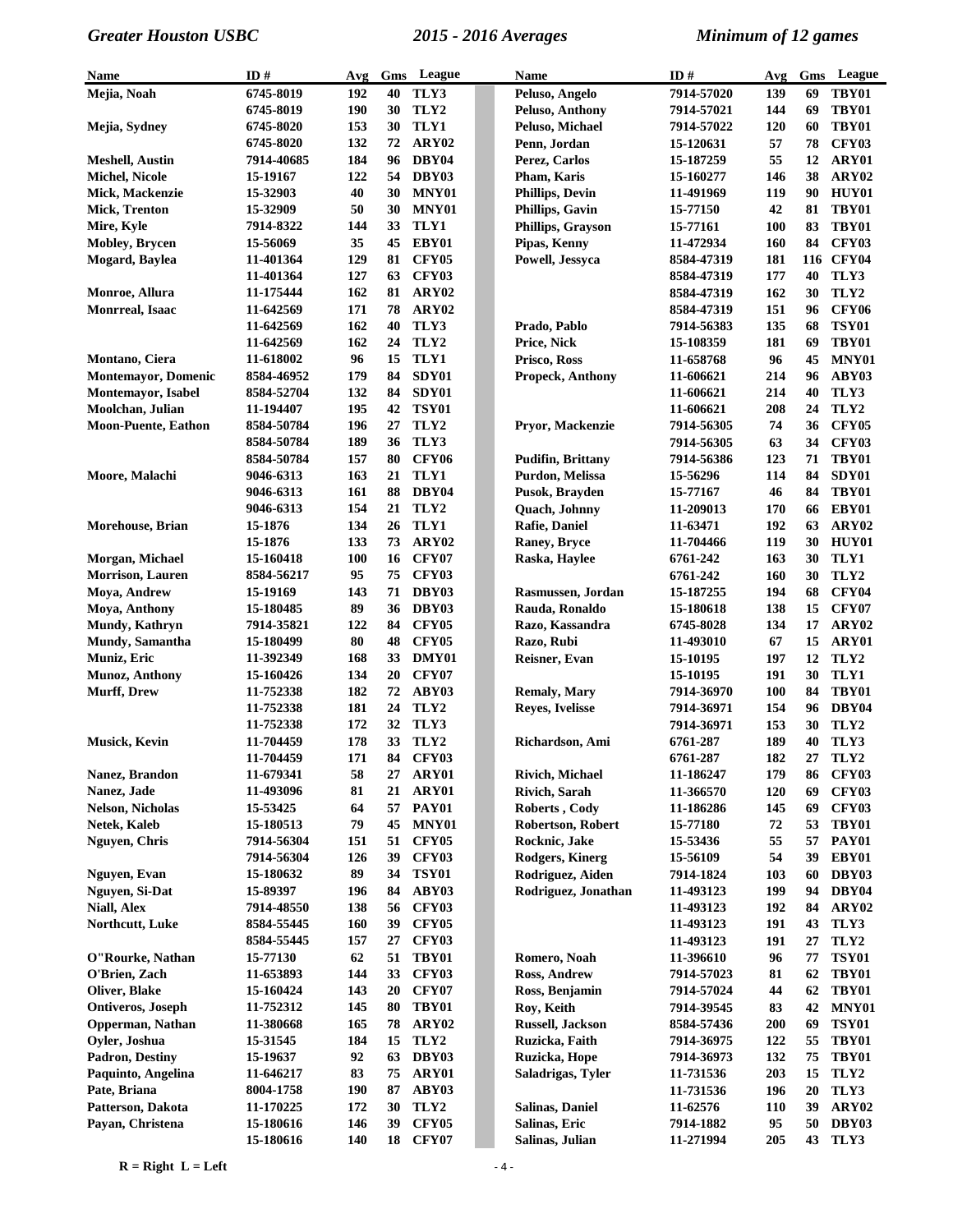| Name                                 | ID#                    | Avg        | Gms      | League                | Name                                      | ID#                    | Avg        | Gms      | League                |
|--------------------------------------|------------------------|------------|----------|-----------------------|-------------------------------------------|------------------------|------------|----------|-----------------------|
| Salinas, Julian                      | 11-271994              | 201        | 87       | <b>TSY01</b>          | <b>Trevino, Vanessa</b>                   | 11-750271              | 148        | 78       | <b>TSY01</b>          |
|                                      | 11-271994              | 198        | 30       | TLY2                  | <b>Troost, Adam</b>                       | 15-46897               | 129        | 69       | DBY03                 |
| Salinas, Nevaeh                      | 11-568708              | 126        | 72       | <b>TSY01</b>          | <b>Troost, Oscar</b>                      | 7914-57064             | 184        | 72       | DBY03                 |
| Sapp, Zachary                        | 11-593006              | 160        | 72       | ABY03                 | Ulfohn, Gabriel                           | 11-131608              | 126        | 71       | ARY <sub>02</sub>     |
| Sartor, Michael                      | 8584-55886             | 122        | 72       | ARY <sub>02</sub>     | Ulfohn, Jeremy                            | 11-131610              | 180        | 63       | ARY <sub>02</sub>     |
| Saulsberry, Michael                  | 15-56127               | 82         | 72       | EBY01                 | Vaccaro, Dario                            | 6618-2987              | 188        | 15       | ABY03                 |
| Sawyer, George                       | 15-89416               | 82         | 39       | ABY03                 | Valle, Carlos                             | 11-764209              | 88         | 39       | <b>CFY01</b>          |
| <b>Scarbrough, Shane</b>             | 7914-52560             | 147        | 81       | ABY03                 | Van Oostendorp, Benjamin 11-737350        |                        | 197        | 60       | <b>TSY01</b>          |
| <b>Schnitz, Brandon</b>              | 11-658822              | 107        | 33       | MNY01                 | Vandeberghe, Lainey                       | 15-77235               | 32         | 69       | TBY01                 |
| Scholz, Jennaca                      | 11-268653              | 119        | 60       | CFY05                 | Vandeberghe, Lilabeth                     | 15-77239               | 33         | 72       | TBY01                 |
| <b>Scott, Andrew</b>                 | 15-56142               | 161        | 72       | EBY01                 | Varner, Rachael                           | 11-656956              | 165        | 96       | DBY04                 |
| Seidel, Gabriel                      | 11-208451              | 98         | 84       | CFY03                 | Vaughan, William                          | 8584-50960             | 174        | 87       | ARY <sub>02</sub>     |
| Seidel, Horatio                      | 11-640241              | 98         | 87       | CFY03                 | <b>Venable, Forrest</b>                   | 11-304837              | 155        | 89       | DBY04                 |
| Self, Cameron                        | 15-11606               | 71         | 90       | HUY01                 | Vinson, Zayla                             | 11-638078              | 59         | 24       | CFY03                 |
| <b>Sharp, Chloe</b>                  | 8584-50359             | 186        | 96       | ABY03                 | <b>Wagner</b> , Bryce                     | 11-343104              | 189        | 30       | TLY2                  |
|                                      | 8584-50359             | 186        | 72       | ARY02                 |                                           | 11-343104              | 188        | 40       | TLY3                  |
|                                      | 8584-50359             | 184        | 30       | TLY2                  | Wagner, Rebecca                           | 11-187366              | 132        | 33       | TLY1                  |
|                                      | 8584-50359             | 179        | 40       | TLY3                  | <b>Wagner, Trenton</b>                    | 9046-6819              | 128        | 30       | TLY1                  |
| Shawen, Nolan                        | 15-165936              | 52         | 45       | MNY01                 | <b>Walker, Chase</b>                      | 11-748298              | 107        | 39       | ARY01                 |
| Shelton, Kaylan                      | 11-401376              | 105        | 78       | <b>CFY03</b>          |                                           | 11-748298              | 98         | 42       | ARY02                 |
| <b>Sherman, Kaylene</b>              | 8626-2767              | 138        | 30       | TLY1                  | Ward, Alaina                              | 15-56302               | 90         | 39       | SDY01                 |
| Sherman, Tori                        | 8626-3450              | 104        | 27       | TLY1                  | Ward, Alexander                           | 15-56309               | 149        | 84       | SDY01                 |
| <b>Sherwood, Malcolm</b>             | 7914-4572              | 73         | 78       | ARY01                 | Ward, Daysha                              | 11-493100              | 75         | 54       | ARY01                 |
| Sherwood, Wyatt                      | 7914-4573              | 82         | 78       | ARY01                 | Ward, Trinity                             | 15-156042              | <b>100</b> | 45       | ARY02                 |
| <b>Shipes, Bradley</b>               | 7914-40637             | 158        | 96       | DBY04                 | <b>Wardrup, Andrew</b>                    | 11-32488               | 192        | 30       | TLY2                  |
| Shoffner, Ashton                     | 15-56410               | 69         | 24       | CFY01                 |                                           | 11-32488               | 188        | 27       | TLY1                  |
| <b>Shuping, Colby</b>                | 7914-56377             | 183        | 78       | <b>TSY01</b>          |                                           | 11-32488               | 179        | 60       | ABY03                 |
| Shuping, Michael (Graham) 7914-56378 |                        | 150        | 18       | <b>TSY01</b>          | Wardrup, Ashton                           | 8004-2317              | 192        | 91       | ABY03                 |
| Sierra, Junior                       | 15-77205               | 155        | 76       | TBY01                 |                                           | 8004-2317              | 189        | 27       | TLY1                  |
| Simon, Madyson                       | 15-188182              | 84         | 30       | <b>TSY01</b>          |                                           | 8004-2317              | 180        | 27       | TLY2                  |
| Sloyan, Carrie                       | 11-508597              | 101        | 27       | TLY1                  | <b>Weaver, Taylor</b>                     | 11-750185              | 193        | 45       | <b>CFY05</b>          |
| <b>Smart, Jayson</b>                 | 11-703612              | 138        | 78       | ARY <sub>02</sub>     |                                           | 11-750185              | 192        | 120      | CFY04                 |
| <b>Smith, Christian</b>              | 15-180487              | 41         | 27       | DBY03                 |                                           | 11-750185              | 189        | 40       | TLY3                  |
| <b>Smith, Steve</b>                  | 7914-56309             | 142        | 12       | <b>CFY07</b>          |                                           | 11-750185              | 178        | 27       | TLY2                  |
| <b>Smith, Trent</b>                  | 15-108368              | 87         | 24       | TBY01                 |                                           | 11-750185              | 151        |          | 112 CFY06             |
| Sokolowski, Bryan                    | 15-32871               | 137        | 84       | HUY01                 | Weber, Cody                               | 15-74962               | 57         | 69       | <b>CFY03</b>          |
| Sorensen, Eric                       | 7914-3850              | <b>100</b> | 39       | EBY01                 | Weidman, Kristen                          | 8584-56411             | 102        | 75       | CFY03                 |
| Soto, Trent                          | 8584-57957             | 142        | 29       | <b>TSY01</b>          | <b>Wesley, Andre</b>                      | 11-208456              | 112        | 63       | CFY03                 |
| <b>Spangler, Daniel</b>              | 15-11608               | 115        | 87       | HUY01                 | West, Brandon                             | 7914-39326             | 124        | 27       | TLY1                  |
| <b>Stewart, Damon</b>                | 11-764200              | 164        | 12       | <b>CFY04</b>          | West, Owen                                | 7914-39320             | 97         | 27       | TLY1                  |
| <b>Stokes, Jacob</b>                 | 11-492068              | 180        | 53       | <b>TSY01</b>          | West, Patricia                            | 15-8703                | 75         | 24       | TLY1                  |
| <b>Stuckett, Marik</b>               | 15-56424               | 61         | 87       | CFY01                 | <b>Westhoff, Christopher</b>              | 15-46907               | 53         |          | 52 DBY03              |
| <b>Stumpf Vi, Louis</b>              | 11-656752              | 159        | 63       | DBY03                 | White, Connor                             | 11-440344              | 167        | 33       | TLY1                  |
| <b>Sunderman, Chastity</b>           | 15-46882               | 76         | 63       | DBY03                 | <b>White, Peyton-Rodiguez</b>             | 7914-1883              | 106        | 36       | DBY03                 |
| <b>Sunderman, Courage</b>            | 11-429992              | 89         | 66       | DBY03                 | <b>Wiley</b> , Javeon                     | 11-270638              | 175        | 54       | EBY01                 |
| Suriano, John                        | 15-180473              | 64         | 27       | DMY01                 | Williams, Gabriela                        | 15-11614               | 61         | 93       | HUY01                 |
| <b>Suter, Alexis</b>                 | 15-189158              | 74         | 24       | TBY01                 | Williams, Garrett                         | 11-154586              | 177        | 21       | TLY2                  |
| Swoopes, Keegan                      | 7914-52571             | 125        | 87       | HUY01                 |                                           | 11-154586              | 170        | 40       | TLY3                  |
| Taal, Leo                            | 15-11611               | 160        | 90       | HUY01                 | Williams, Kara                            | 11-394992              | 103        | 30       | TLY1                  |
| <b>Taylor</b> , Justin               | 8584-48760             | 181        | 68       | ARY02                 | Williams, Maria<br><b>Williams, Paige</b> | 11-658799              | 115        | 93       | HUY01<br>CFY03        |
| <b>Terence</b> , Benjus              | 8584-55689             | <b>100</b> | 70       | ARY02                 |                                           | 11-401361              | 88         | 33       |                       |
| <b>Thibodeaux, Vincent</b>           | 11-734695              | 202        | 18       | TLY2                  | Williams, Tre                             | 11-81451               | 126<br>157 | 30<br>30 | CFY03<br><b>CFY03</b> |
|                                      | 11-734695              | 193<br>207 | 66       | ABY03<br><b>TSY01</b> | Williamson, Samantha                      | 11-268147              | 108        |          | <b>CFY06</b>          |
| <b>Thom, Braden</b>                  | 8584-47731             |            | 69       |                       | Wolf, Max                                 | 11-268147              |            | 36       | <b>TSY01</b>          |
| <b>Thomas, Ann Marie</b>             | 7914-1825              | 128        | 69       | DBY03                 |                                           | 11-659882              | 112        | 74       |                       |
| <b>Thomas, Hunter</b>                | 7914-19917             | 99<br>184  | 88<br>63 | HUY01<br>DBY03        | Wood, Jeffery                             | 6767-2174<br>6767-2174 | 204<br>201 | 75<br>43 | ARY02<br>TLY3         |
| Throop, Jason                        | 15-19658               | 106        | 72       | TBY01                 |                                           |                        | 191        | 27       | TLY2                  |
| Ton, Devin<br><b>Torres, Madilyn</b> | 15-108375<br>15-108385 | 29         | 69       | TBY01                 | Woods, Jude                               | 6767-2174<br>15-19672  | <b>100</b> | 45       | DBY03                 |
| <b>Torres, Madison</b>               | 15-108404              | 43         | 72       | TBY01                 | Yi, Frank                                 | 15-58228               | 136        | 39       | CFY <sub>05</sub>     |
| <b>Tran, Hieu</b>                    | 11-732357              | 172        | 80       | ARY02                 | Young, Sydney                             | 15-180620              | 136        | 20       | <b>CFY07</b>          |
| Tran, Jason                          | 7914-2411              | 170        | 96       | DBY04                 | Zabala, Monica                            | 8584-48762             | 165        | 30       | TLY2                  |
| <b>Trekell, Matthew</b>              | 15-189160              | 65         | 27       | TBY01                 |                                           | 8584-48762             | 151        | 83       | ARY02                 |
| Trevino, Cassandra                   | 7914-38852             | 122        | 68       | <b>TSY01</b>          | Zaro, Sarah                               | 15-184169              | 112        | 39       | ABY03                 |
|                                      |                        |            |          |                       |                                           |                        |            |          |                       |

 $R = Right L = Left$   $-5 -$